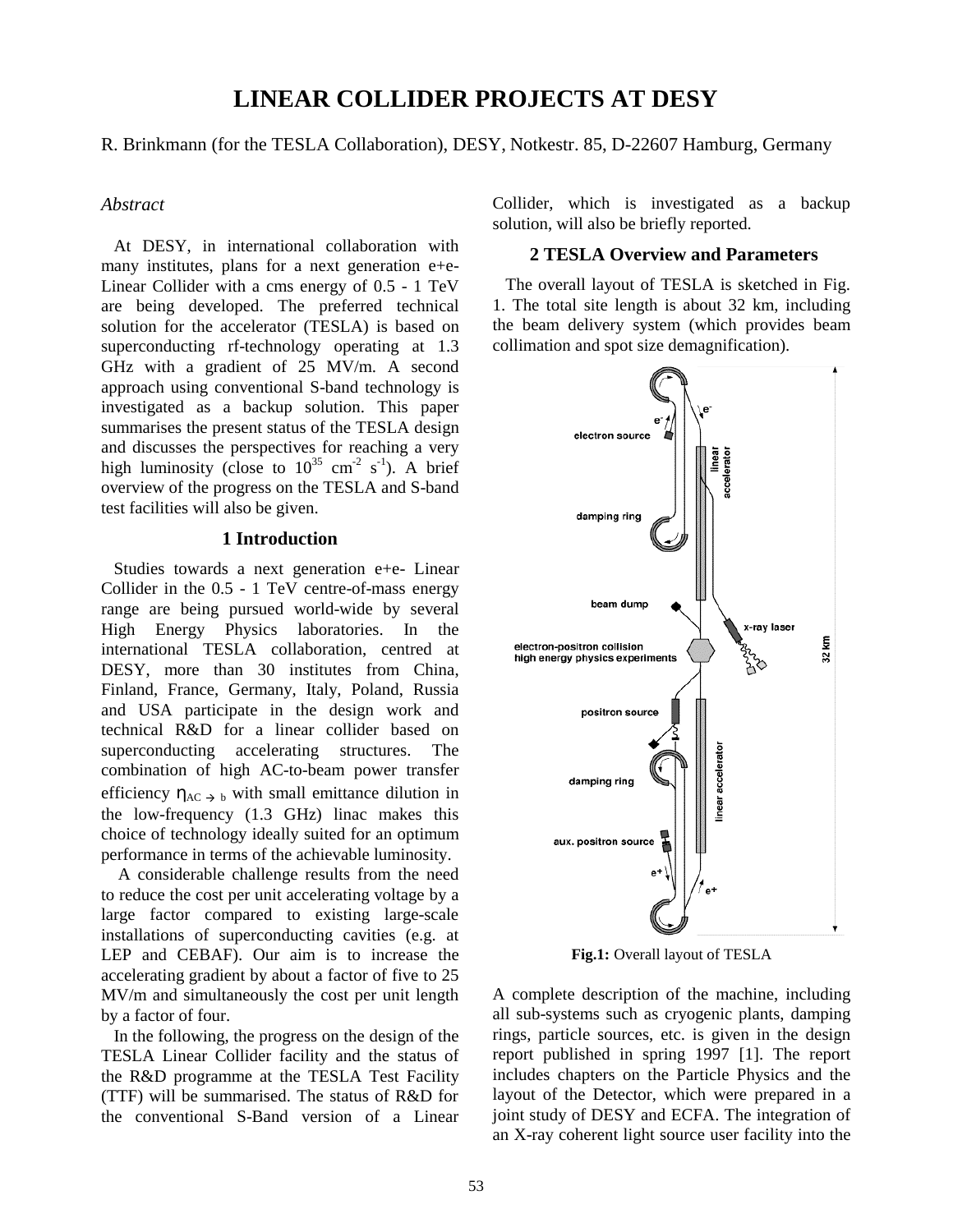TESLA project is also part of this design study. Furthermore, the possibility to use part of the TESLA linac as an injector for a continuous electron beam source for Nuclear Physics using HERA as a stretcher ring is discussed as a possible option.

 In this first detailed design study of TESLA, a reference parameter set was used as a basis, which yields values for the beamstrahlung energy loss  $\delta_B$ and the luminosity L comparable to those of the other Linear Collider designs [2]. For that parameter set the requirements for the alignment and stability of the linac and Final Focus components turn out to be quite relaxed. While this is considered very beneficial in particular for an early stage of machine operation, it also leaves room for improved machine performance if one allows to reduce the large safety margin with regard to beam dynamics. This aspect, discussed only to some extend in ref. [1], is being studied in more detail since completion of the design report. As a result of these studies, we have been led to an improved parameter set shown in Table 1 in comparison with the reference parameters for a centre-of-mass energy of 500 GeV.

**Table 1:** Updated parameters at E<sub>cm</sub>=500GeV in

| comparison with the original reference parameters [1].      |          |                |
|-------------------------------------------------------------|----------|----------------|
|                                                             | TESLA    | <b>TESLA</b>   |
|                                                             | (ref.)   | (new)          |
| site length [km]                                            | 32.6     | 32.6           |
| active length [km]                                          | 20       | 23             |
| acc. Gradient [MV/m]                                        | 25       | 21.7           |
| quality factor $Q_0$ [10 <sup>10</sup> ]                    | 0.5      | 1              |
| $t_{pulse}$ [ $\mu s$ ]                                     | 800      | 950            |
| # bunches $n_b$ /pulse                                      | 1130     | 2820           |
| bunch spacing $\Delta t_b$ [ns]                             | 708      | 337            |
| rep. rate f <sub>rep</sub> [Hz]                             | 5        | 5              |
| $N_e/bunch$ [ $10^{10}$ ]                                   | 3.6      | $\overline{2}$ |
| $\epsilon_{x}$ / $\epsilon_{y}$ (@ IP) [10 <sup>-6</sup> m] | 14/0.25  | 10/0.03        |
| beta at IP $\beta_{x/y}$ <sup>*</sup> [mm]                  | 25/0.7   | 15/0.4         |
| spot size $\sigma_x^* / \sigma_y^*$ [nm]                    | 845 / 19 | 553/5          |
| bunch length $\sigma_z$ [mm]                                | 0.7      | 0.4            |
| beamstrahlung $\delta_{\rm B}$ [%]                          | 2.5      | 2.8            |
| Disruption $D_y$                                            | 17       | 33             |
| $P_{AC}$ (2 linacs) [MW]                                    | 95       | 95             |
| efficiency $\eta_{AC \rightarrow b}$ [%]                    | 17       | 23             |
| lumin. L $[10^{34} \text{ cm}^{-2} \text{s}^{-1}]$          | 0.68     | 3              |

Besides a smaller beam emittance, an improvement in the overall efficiency is taken into account, which results from a reduced accelerating gradient possible due to a higher fill-factor in the linac. The improvement in luminosity amounts to more than a factor of four. The steps which led to this new parameter set and the impact on the individual subsystems of the collider are described in sections 3-6 in more detail.

# *2.1 Energy Upgrade*

 The theoretical limit for the gradient in s.c. Nb structures is well above 50 MV/m. Single-cell Lband resonators have reached up to 40 MV/m [3,4] and recently a 9-cell TESLA cavity reached above 30 MV/m (section 7). We assume therefore that the energy reach of TESLA (within the site length specified in Table 1) goes well beyond 500 GeV. All sub-systems of the machine have been layed out to accommodate an energy upgrade to 800 GeV. This would require an accelerating gradient of 34 MV/m. The number of klystron is doubled and the rep. rate reduced from 5 Hz to 3 Hz to limit the heat load at 2K to a level compatible with the present layout of the cryogenic plants, assuming a quality factor  $Q_0 = 5.10^9$ , half the value at 21.7 MV/m. Including a further reduction of vertical emittance to  $\varepsilon_y = 10^{-8}$  m, a luminosity of  $5 \cdot 10^{34}$  cm<sup>-2</sup> s<sup>-1</sup> can be reached at low beamstrahlung ( $\delta_B$ <5%) and only moderately increased power consumption ( $P_{AC} \approx$ 130 MW). An upgrade of the cryogenic system would allow to go back to 5 Hz operation at a luminosity close to the  $10^{35}$  cm<sup>-2</sup> s<sup>-1</sup> level.

### **3 Delivery System and Beam-Beam Effects**

One potential problem arising from the reduced vertical emittance and spot size is due to the kink instability at large disruption parameter,

$$
D_{y} = \frac{2N_{e}r_{e}\sigma_{z}}{\gamma \cdot \sigma_{x}^{*}\sigma_{y}^{*}}
$$
 (1)

which for a given beam energy and average beam power is simply proportional to the product of luminosity and bunch length. The effect of the kink instability is an enhanced sensitivity of the luminosity with respect to vertical beam orbit offsets at the IP. We have therefore combined the smaller  $\sigma_y^*$  with a reduction of  $\sigma_z$ , thus limiting the increase of  $D<sub>v</sub>$  to about a factor of two compared to the previous design parameters. A further decrease of  $\sigma_z$  is possible in principle, but not without problems regarding the damping ring and bunch compressor systems (for a more detailed discussion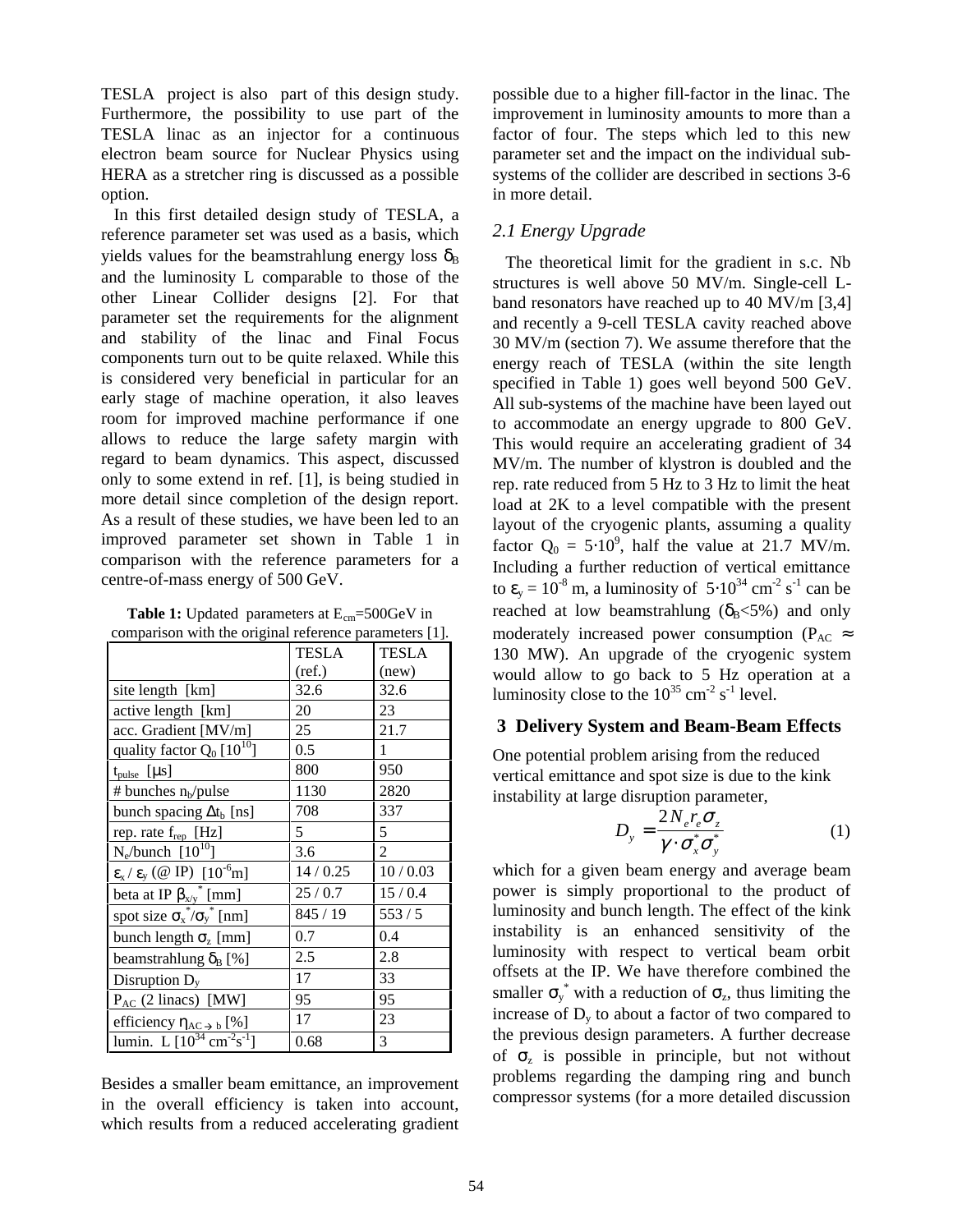of parameter scaling towards high luminosity in TESLA, see [5]).

The decrease in luminosity as a function of relative beam separation is shown in Fig. 2. A beam offset of  $0.1\sigma_y^*$  leads to a luminosity reduction of 7%. This accuracy of orbit stabilisation seems feasible with a fast IP feedback [6] which removes pulse-topulse orbit jitter on a time scale short w.r.t. the length of a beam pulse.



**Fig.2:** Simulation results [7] for the luminosity vs. vertical beam separation for the new parameters with  $D_y = 33$  compared to the reference design.

 The original beam delivery system lattice design allows for the foreseen decrease of  $\beta_{x,y}$ <sup>\*</sup> without significant modifications. The momentum bandwidth can still safely accommodate the full energy spread of the beam (±0.18% peak-to-peak,  $\sigma_{\rm E}$ =0.05%). The stability of the spot size has been studied with the MERLIN simulation code [8] using an ATL-like diffusive ground motion model with a conservative assumption of A=4⋅10<sup>-6</sup>  $\mu$ m<sup>2</sup> s<sup>-1</sup>  $m^{-1}$  derived from HERA orbit drift data [9]. The average increase of the vertical beam size from spurious dispersion and betatron coupling can be limited to a few percent with a one-to-one steering algorithm applied every 10s assuming a BPM resolution of 1µm. A concept for fast luminosity monitoring with a relative accuracy of 1 percent within one beam pulse has been worked out [10].

#### **4 Main Linac**

 The layout of the linear accelerator described in [1] assumed an arrangement with groups of 8 9-cell superconducting resonators per cryogenic module very similar to the ones built for the TTF. One drawback of this scheme is a rather low filling factor ( $\eta_{fill}$  = ratio of active length to total length), partly due to the large spacing of 1.5 wavelength between resonators. A new scheme with reduced

spacing between cavities has bee proposed [11], where groups of 4 resonators form an rf- "superstructure" fed with power from a single input coupler. This scheme not only improves  $\eta_{\text{fill}}$  from 66% to 76…80%, but also strongly reduces the number of input couplers and simplifies the rfdistribution system. For  $\eta_{\text{fill}} = 76\%$  and an unchanged total site length, the required gradient at  $E_{cm} = 500$  GeV goes down to 21.7 MV/m. This leads to a reduction of power for the cryogenic plants which can be invested into rf-power and an improvement of beam pulse to rf-pulse length due to a lower loaded quality factor  $Q_{ext}$ . As a result, the overall power transfer efficiency goes from 17% to 23%. The required power per klystron rises from 6.8 MW to 8.3 MW, which still leaves a safety margin of 20% w.r.t. to the design power of 10 MW per klystron. A multi-beam, high efficiency 10 MW klystron is under development in industry. Tests with a first prototype showed a maximum power according to design (at reduced pulse length, limited by the modulator) and an efficiency of 65%, compared to the design value of 70%.

 Beam dynamics in the main linac, which were shown to be very uncritical in the reference design, become more of an issue with the beam emittance reduced by an order of magnitude. Tracking simulations [12] have been performed assuming transverse alignment tolerances of 500 µm for the cavities and 10 µm for the BPM's relative to quadrupole axis (obtained by beam-based alignment). The resulting vertical emittance growth amounts to 23% from single-bunch and to 17% from multi-bunch effects. Especially for the latter case, this can not be simply interpreted as incoherent spot size dilution when determining the impact on the luminosity. Rather, the centroids of the bunches in a train are at different positions in phase space at the end of the linac with the result of vertical offsets at the IP. Since these offsets are critical (see section 3), a further reduction of multibunch effects is desirable. Fortunately, most of the multi-bunch effect is "static" (i.e. reproducable from pulse to pulse), because it results from HOM excitation in the displaced cavities and a slow variation of bunch energy over the length of the pulse from Lorentz-force detuning (most, but not all of which is removed by the rf-feedback system). We therefore expect that the multi-bunch emittance dilution can be strongly reduced with the help of fast kickers, which are present in any case as part of the foreseen fast (i.e. bunch-to-bunch)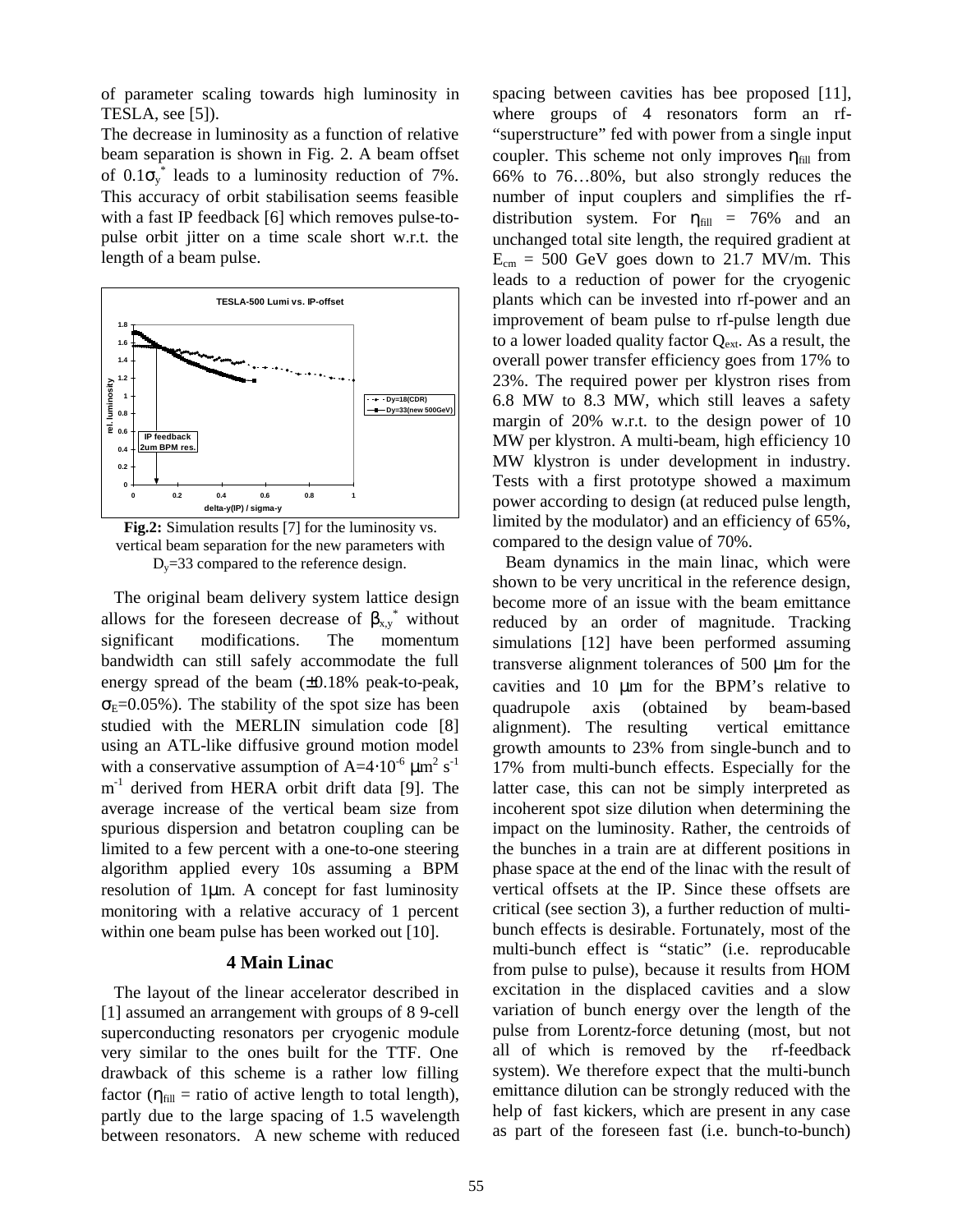orbit feedback system. An accurate determination of the remaining multi-bunch effects needs further investigations.

## **5 Damping Ring**

 The damping ring design represents a compromise between a reasonable upper limit for the circumference and a lower limit for the injection/extraction system bandwidth. The "dogbone" design chosen here accomodates 95% of the 17 km long ring in the linac tunnel, thus saving considerable civil construction cost. The beamoptical design of the ring presents no serious problem, but a critical point resulting from an unusually large ratio of circumference over beam energy (3.2 GeV) concerns the space charge tune shift. We find an incoherent shift of  $\Delta Q_{\text{incoh}} = -0.18$ in the vertical plane for the reference parameters, already close to a tolerable limit. Further reduction of emittance and bunch length pushes this value further up. The proposed way to cure this problem is to increase the beam cross section in the long straight sections of the ring (occupying more than 90% of the circumference) by coupling longitudinal or horizontal emittance into the vertical plane. This can be done by a closed vertical dispersion- or skew quad coupling-bump. First calculations based on linear theory show that the space charge limitation can be very efficiently removed. Furthermore, intrabeam scattering remains uncritical unless an emittance below  $\varepsilon_v = 10^{-8}$  m is required. Further studies taking higher-order effects of the lattice and the space charge forces into account are necessary.

## **6 Positron Source**

 The TESLA positron source is based on the concept of high-energy photon conversion into e+epairs in a thin target. The photons are generated by the spent high-energy electron beam after the IP which, after being captured by a large-bandwidth "inverse Final Focus" system, is sent through a wiggler. Advantages of this concept are a low heat load on the target and a higher capture efficiency for the e+ beam behind the target. However, the spent electron beam exhibits a large energy spread due to beamstrahlung which makes chromatic correction difficult and collimation of the lowenergy tail necessary. With the new TESLA parameters, the situation is improved because of a smaller horizontal emittance of the spent beam after the IP. The fraction of spent beam usable for e+

production goes up from 86% to 93%, which in addition to a slightly higher e+ rate reduces the load on the beam collimators by a factor of two.

When replacing the wiggler in the  $e+$  source by a helical undulator, polarised positrons can be generated, however with tighter demands for the spent electron beam quality. The latter depends strongly on the IP-parameters. As an example, increasing the horizontal spot size at the IP by a factor of three yields a luminosity of  $10^{34}$  cm<sup>-2</sup> s<sup>-1</sup> at only 0.4% beamstrahlung. The spent beam can in this case almost entirely  $(>97%)$  [13] be used for production of *polarised positrons*.

## **7 Results from the TTF**

 The s.c. cavity development program was launched by the TESLA collaboration in 1992 [14]. The test facility built at DESY includes clean rooms for preparation and assembly, chemical treatment, ultra-pure high-pressure water rinsing and heat treatment of Nb cavities. Single cavities undergo tests in a vertical cryostat and in a horizontal test stand ("CHECHIA" ), before they are installed in a cryo-module which houses 8 9 cell cavities. A summary of cavity performance in the vertical test stand is given in Fig. 3. All cavities are included, except those where fabrication errors were clearly identified (e.g. several resonators from one production line which showed systematically bad performance due to a fault in the welding procedure. After correcting the procedure, the problem disappeared). The TESLA500 goal of 21.7 MV/m at  $Q_0 = 10^{10}$  is reached by these cavities *on average*. The most recent test of a TESLA cavity in CHECHIA, equipped with input and HOM couplers, showed a gradient of 33 MV/m at  $Q_0 =$  $4·10<sup>9</sup>$ , close to the performance goal for the energy upgrade to 800 GeV. Further improvements in cavity fabrication are underway. The Nb sheets are checked for impurities with an eddy-current method before being used for resonator production. Two methods are being tested which would allow to produce multi-cell cavities without welding seems: spinning [15] and hydroforming [16]. For more details on the s.c. cavity R&D, see [17].

 A full integrated system test with beam is done at the TTF linac. The linac went into operation with beam in May 1997 and the first TESLA module could demonstrate stable acceleration with a gradient above 16 MV/m, thus surpassing the initial TTF goal of 15 MV/m. A description of the linac and further results are given in [18]. Two more